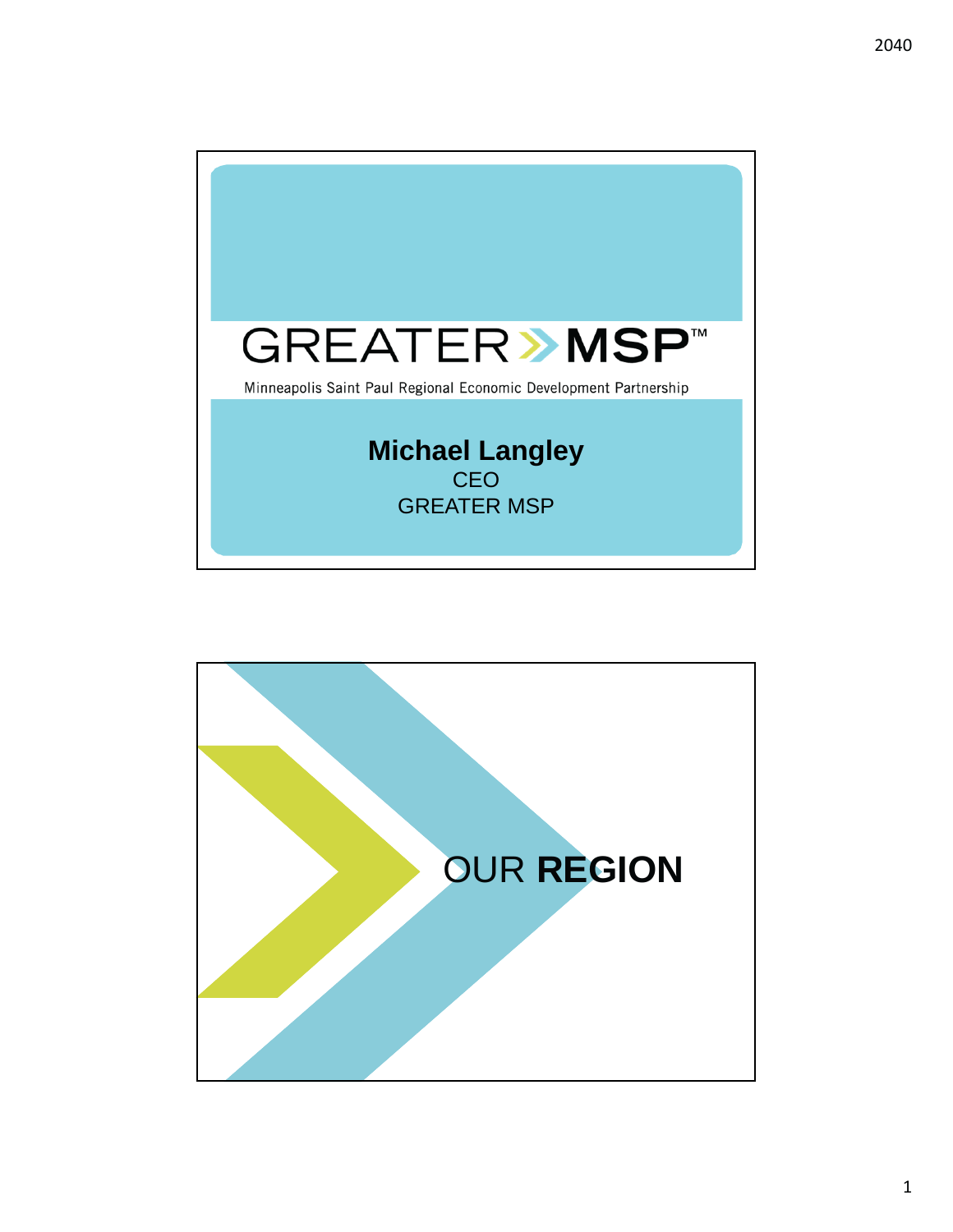

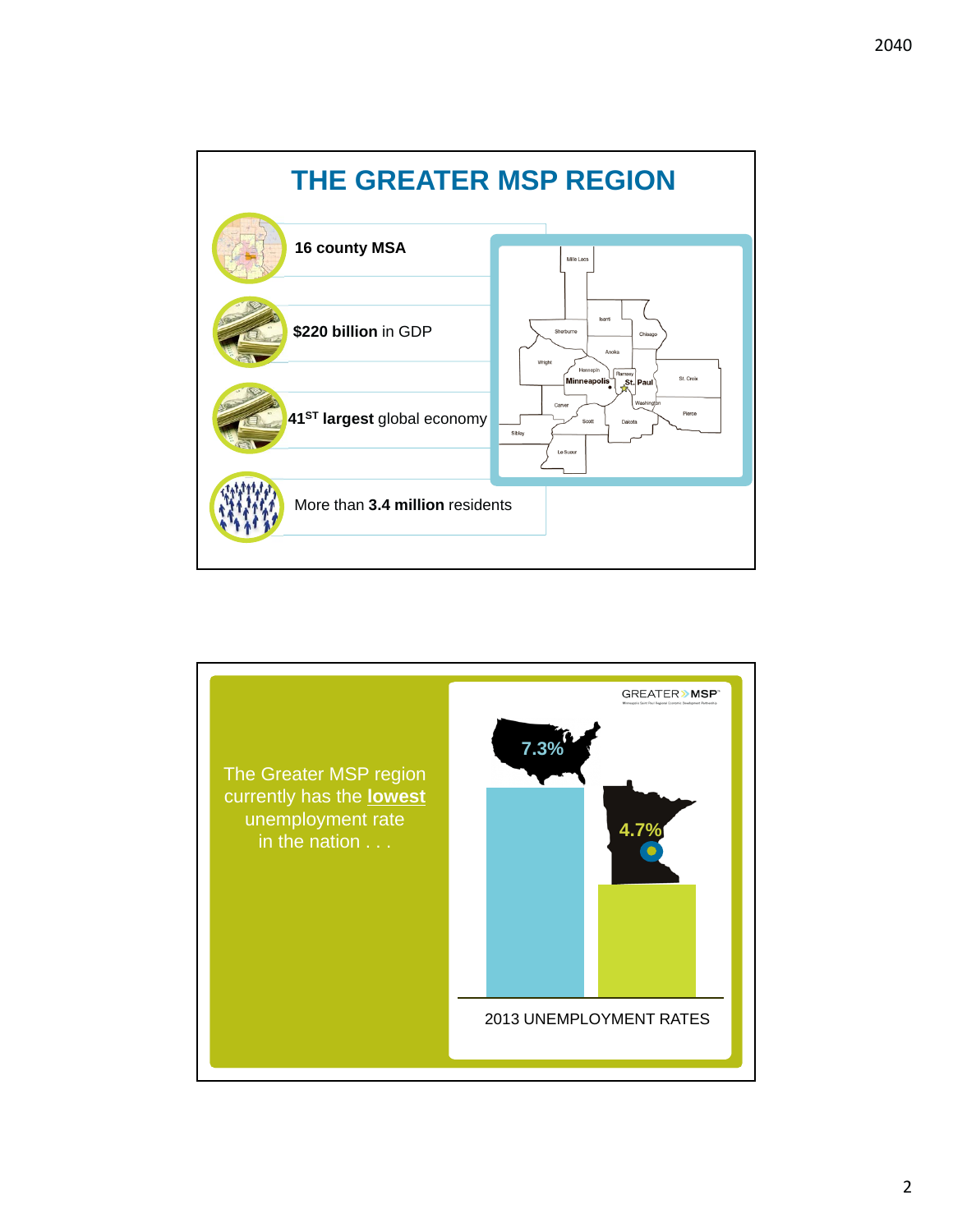

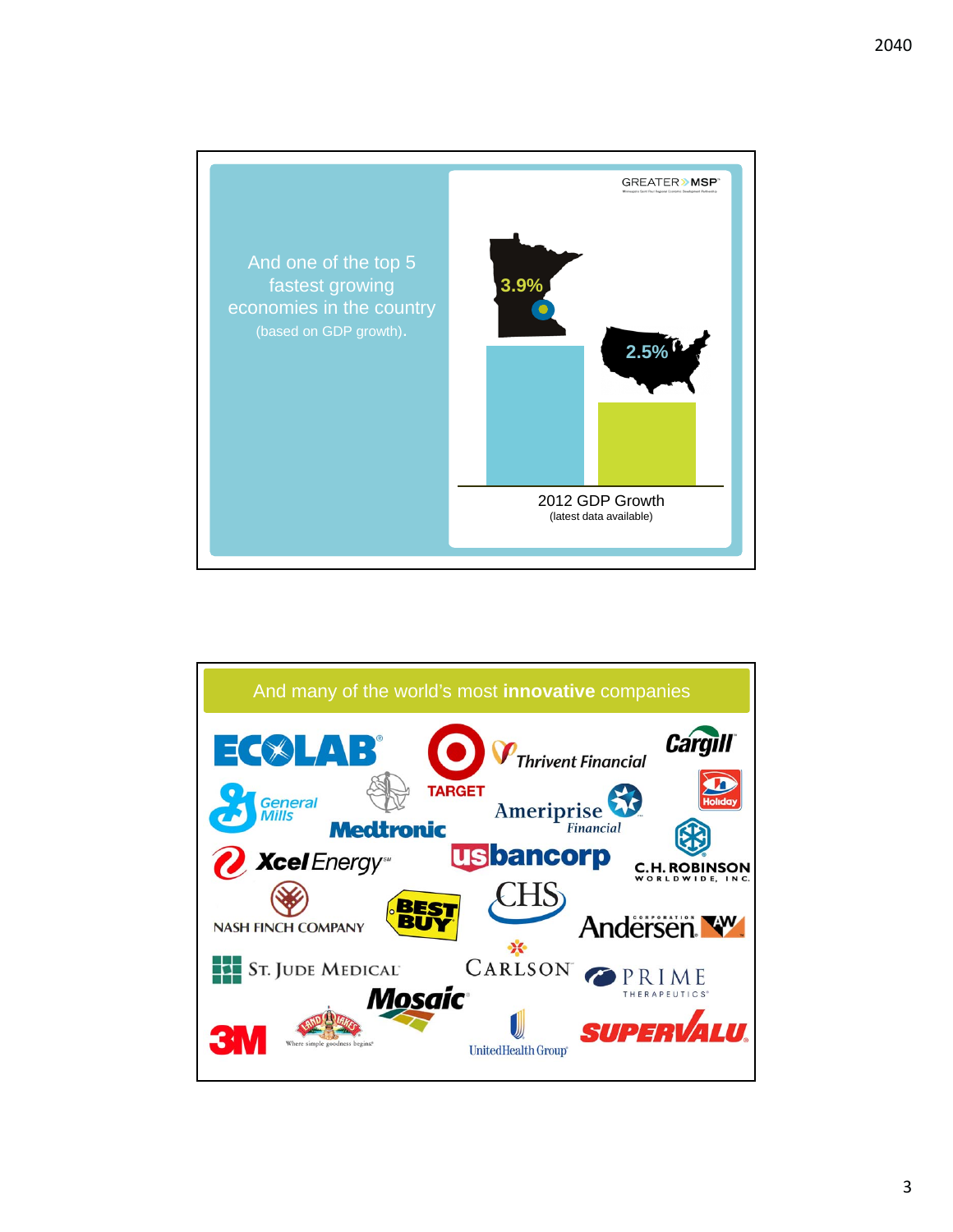

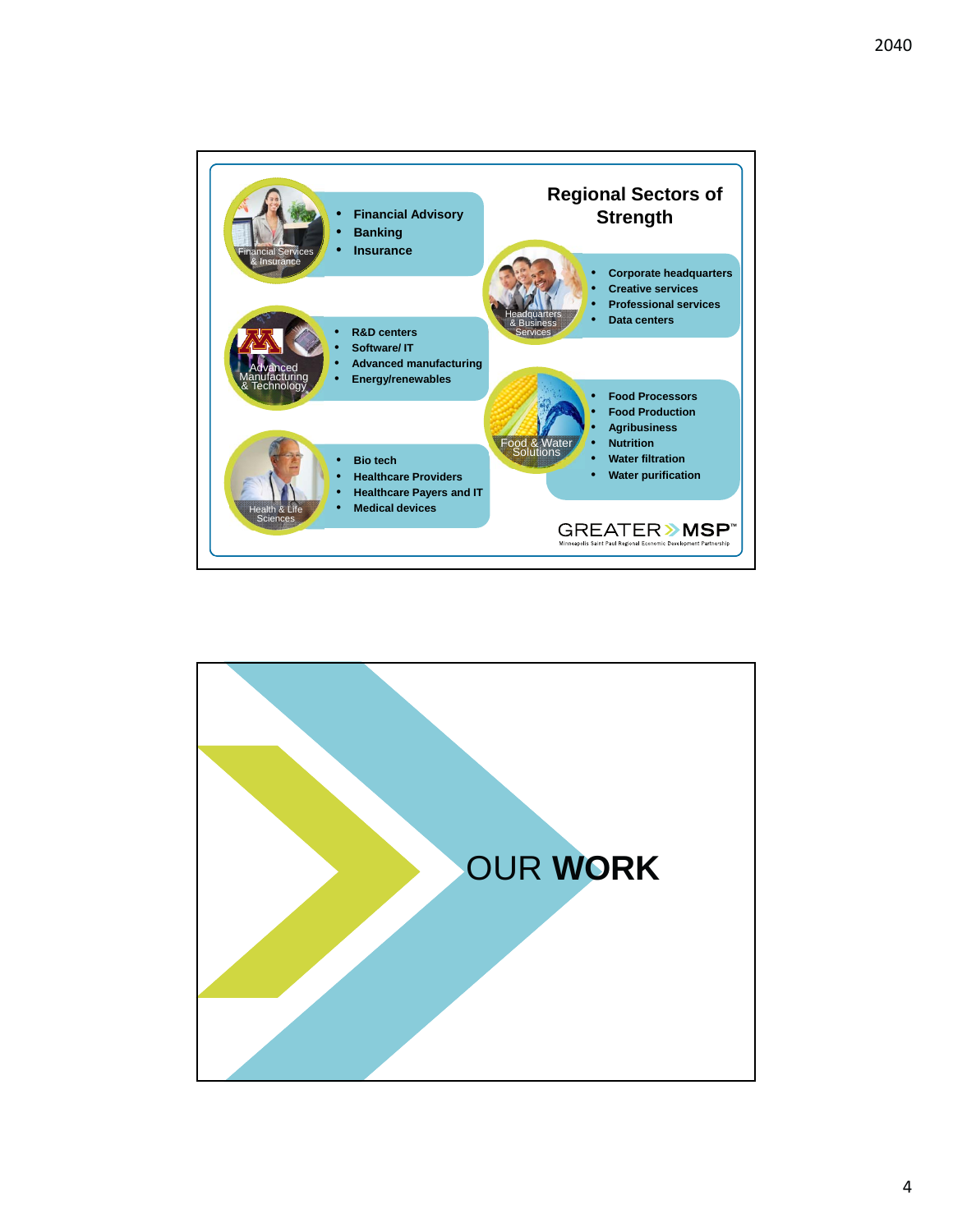



9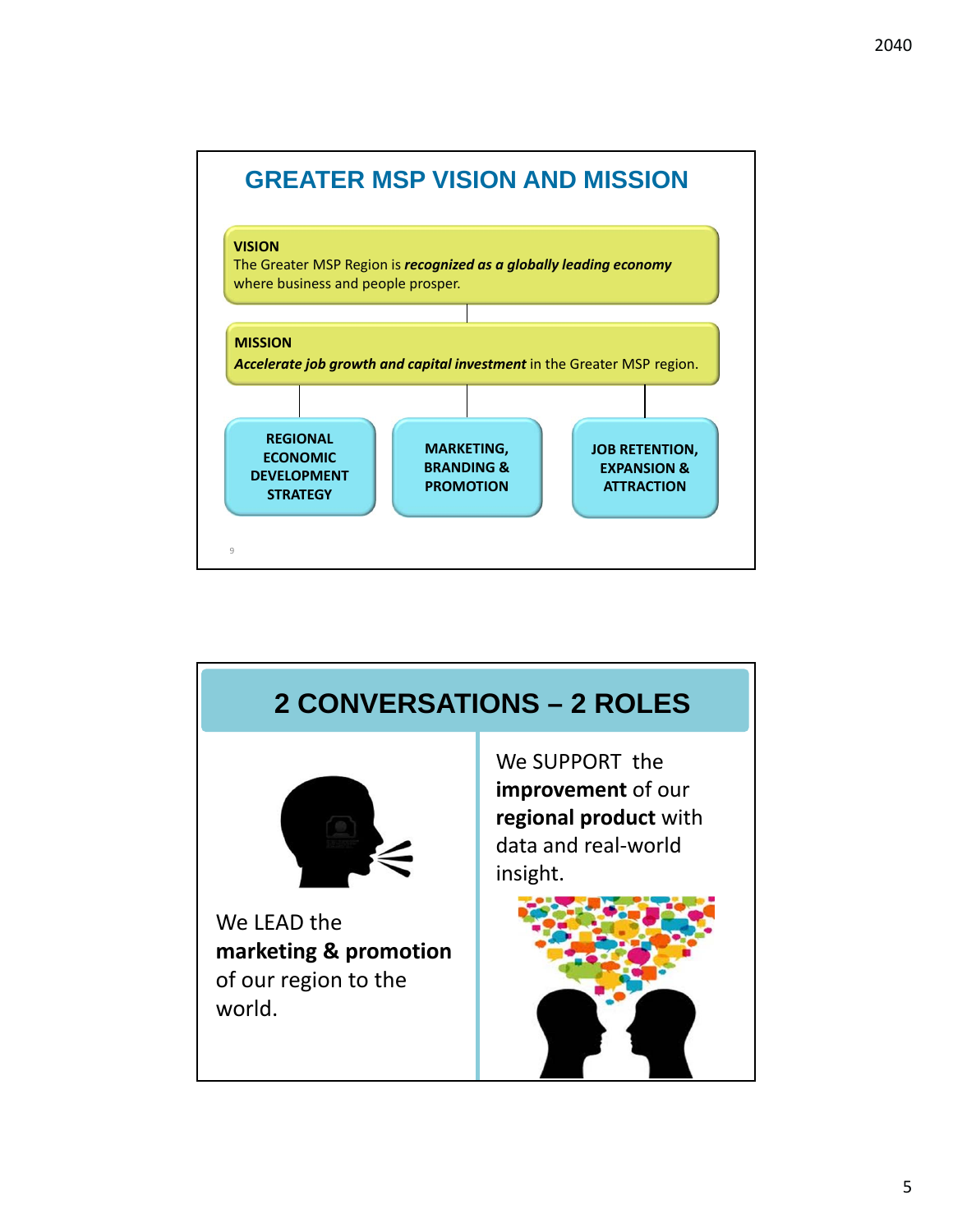

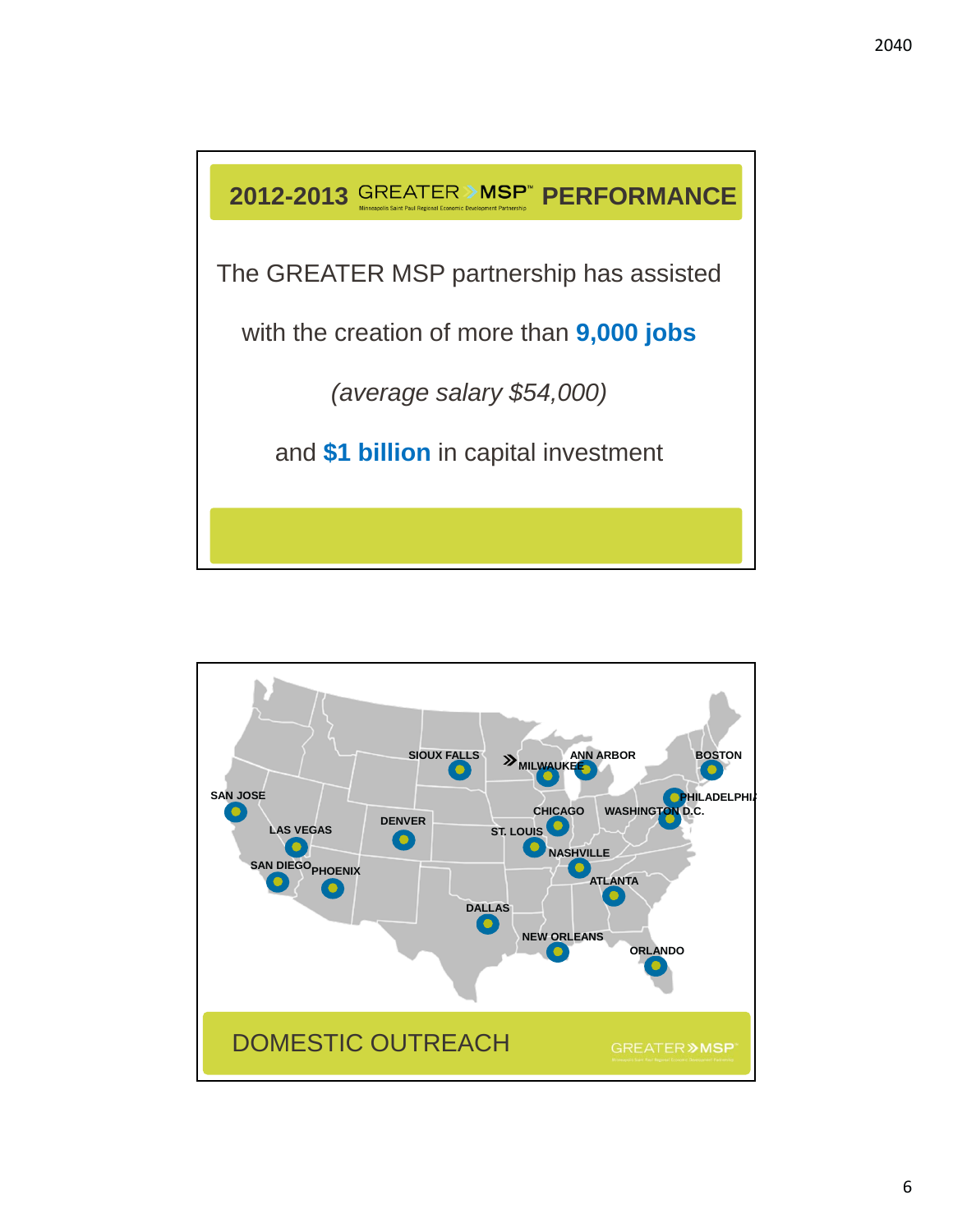

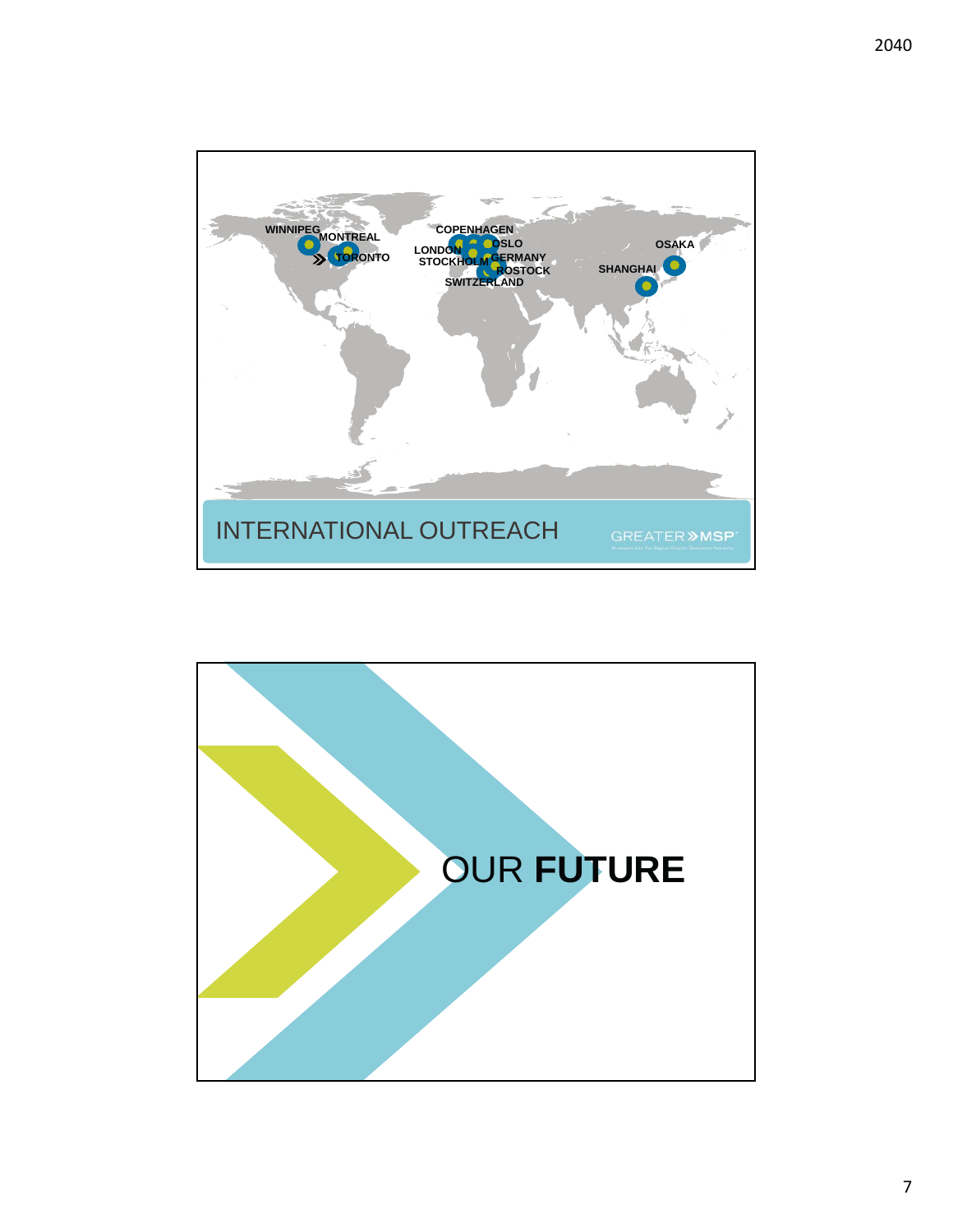

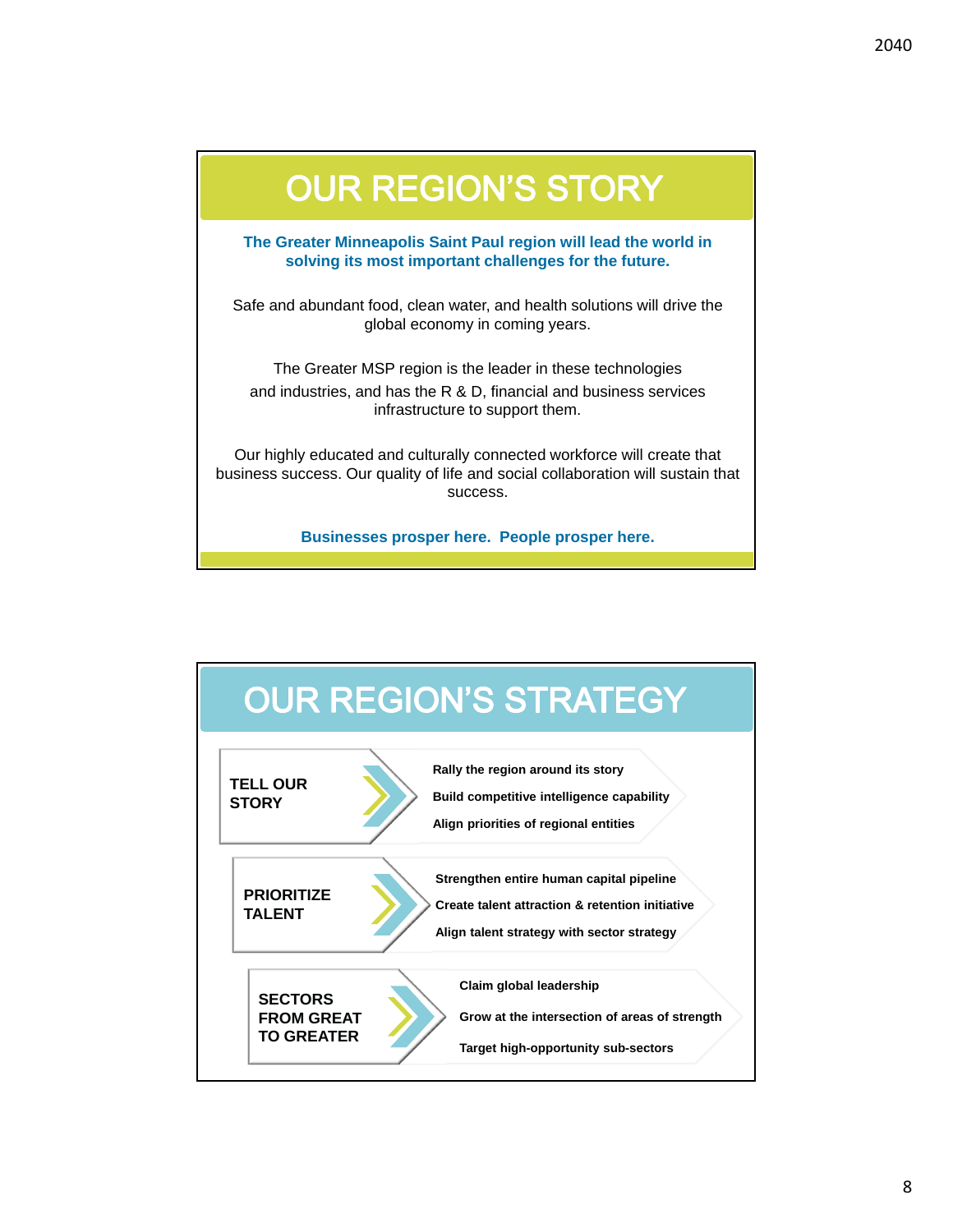## **STRATEGY STEERING COMMITTEE**

**Tim Welsh – co-chair** McKinsey & Company **Doug Baker – co-chair** Ecolab

> **Michael Langley**  GREATER MSP

**Katie Clark Sieben** DEED

**Susan Haigh** Metropolitan Council

**Brian Herman**  University of Minnesota **Dave MacLennan**  Cargill

**Ravi Norman**  Thor Construction

**Chris O'Connell** Medtronic

**Lee Sheehy**  McKnight Foundation

**GREATER >MSP** 

## **1000 SOURCES OF INSIGHT Regional Focus Groups**  • North Metro • East Metro • West Metro **Surveys** Partner Advisory Council Sector Leaders • Investor Group **Sector Focus Groups** • Professional Services • Health & Life Science • Financial Services and Insurance **Reports** (*examples*) • Met Council: NARC Study • MGI: Game Changers **Data Analysis**  • Sectors (McKinsey & Co.) • Talent (IO Inc.) **Partner Engagement** • Steering Committee Partner Advisory Council • Itasca Project • Regional Council of Mayors • McKinsey Cities Initiative • Metropolitan Council **Staff Engagement** • Monthly staff discussions • Idea generation sessions **Competitive Benchmarking (talent)**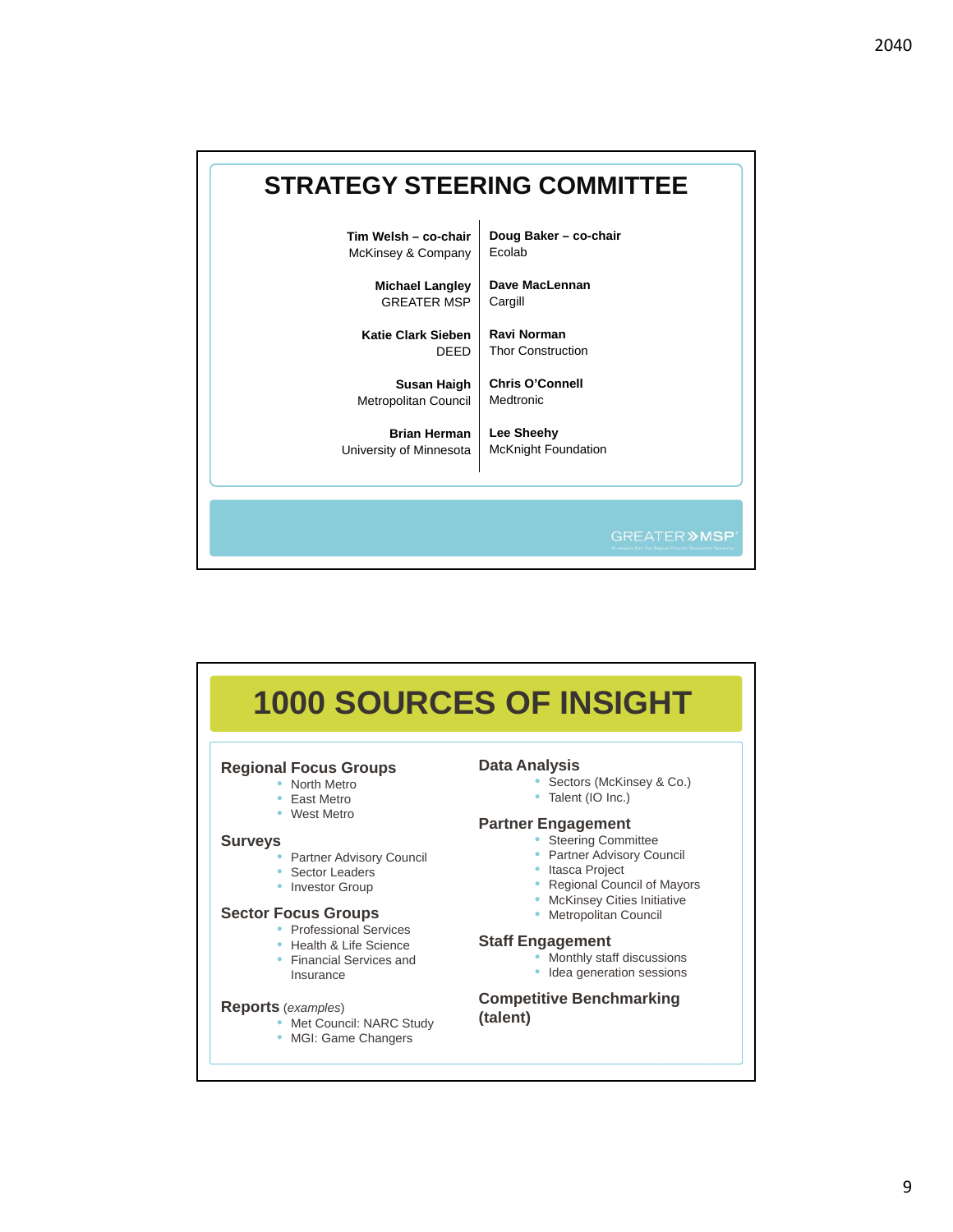

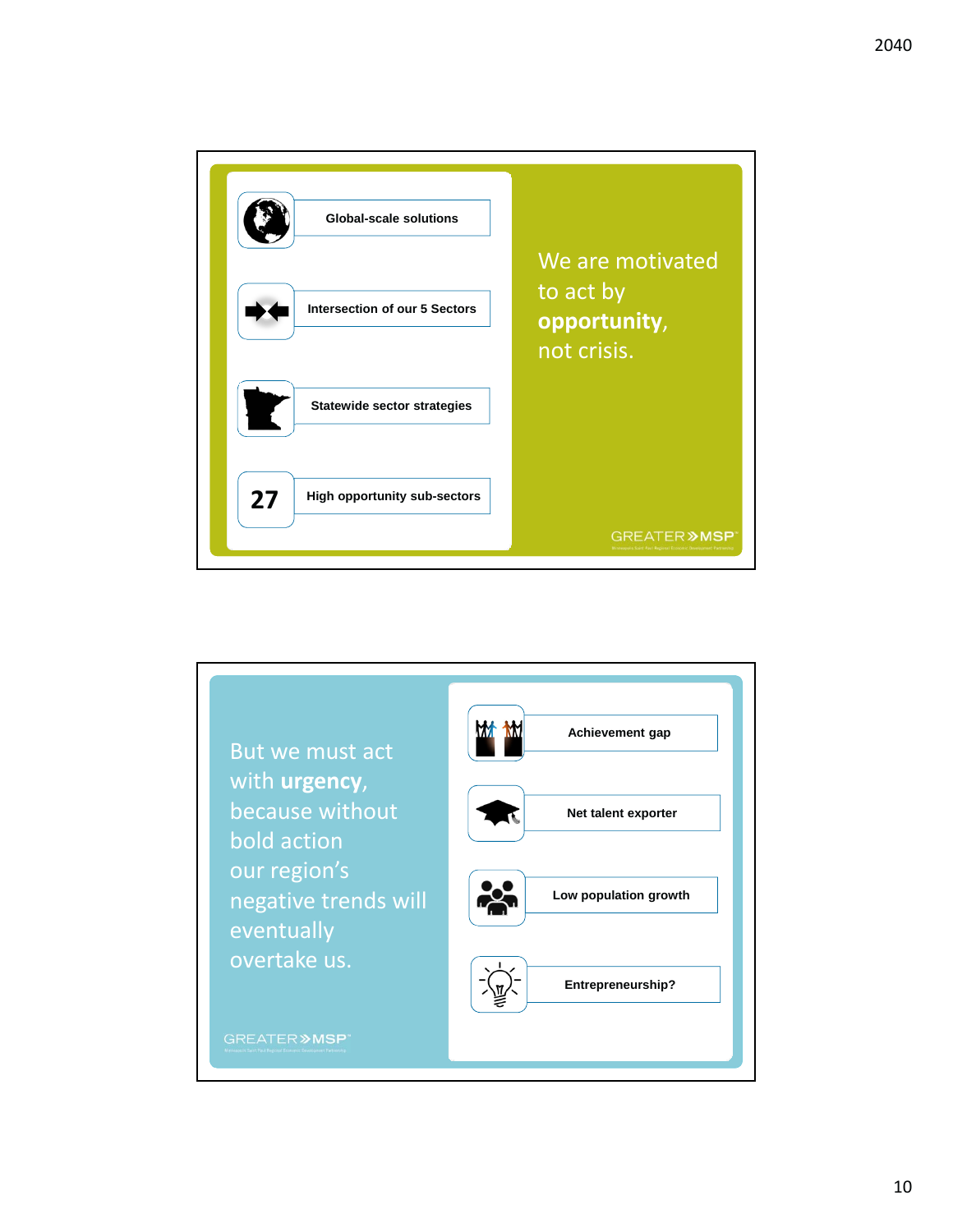